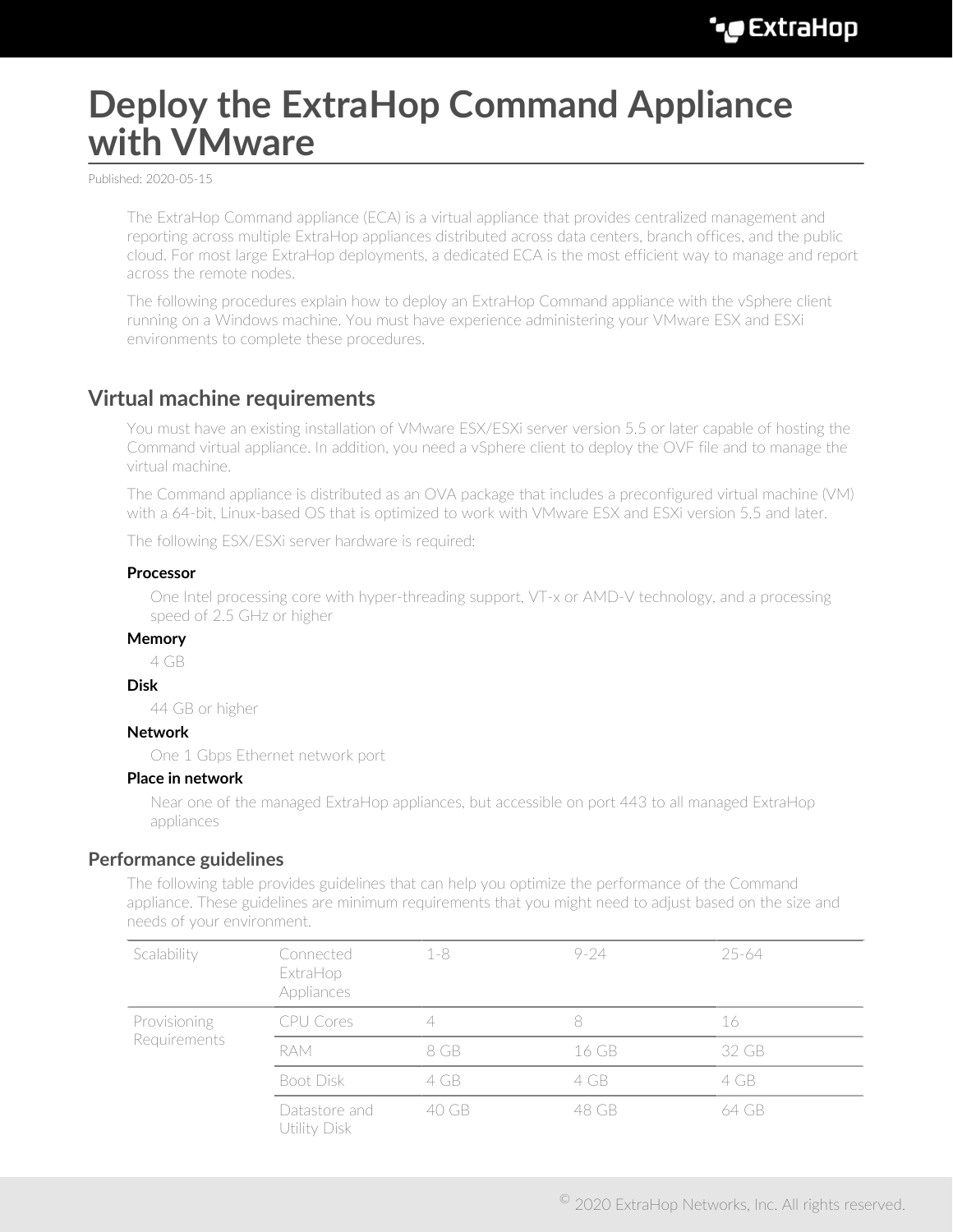| XTI | an | nn |  |
|-----|----|----|--|
|     |    |    |  |

| ╮.<br>10,000<br>$\sim$<br>$\overline{\phantom{a}}$ | <b>STATE</b><br>the contract of the contract of the |  |
|----------------------------------------------------|-----------------------------------------------------|--|

# **Deploy the Command appliance**

# **Before you begin**

If you have not already done so, download the ExtraHop Command appliance virtual machine package for VMware from the [ExtraHop Customer Portal](https://customers.extrahop.com/downloads/virtual-appliances)  $\blacksquare$ 

- 1. Start the VMware vSphere client and connect to your ESX server.
- 2. Go to the File menu and select **Deploy OVF Template**.
- 3. Follow the Virtual Machine wizard prompts to deploy the virtual machine. For most deployments, the default settings are sufficient.
	- a) Browse to the location of the downloaded OVA file, select the file, and then click **Next**.
	- b) Review and verify the OVF template details and click **Next**.
	- c) Type the VM name and location. Give the VM a unique and specific name for the ESX Inventory and then click **Next**.
	- d) For Disk Format, select **Thick Provision Lazy Zeroed** and then click **Next**.
	- e) Map the OVF-configured network interface labels with the correct ESX-configured interface labels and then click **Next**.
	- f) Verify the configuration, select the Power on after deployment checkbox, and then click **Finish** to begin the deployment. When the deployment is complete, you can see the unique name you assigned to the ExtraHop VM instance in the inventory tree for the ESX server to which it was deployed.
- 4. The Command appliance contains a preconfigured bridged virtual interface with the network label, VM Network. If your ESX has a different interface label, you must reconfigure the network adapter on the Command virtual appliance before starting the appliance.
	- a) Select the **Summary** tab.
	- b) Click **Edit Settings**, select **Network adapter 1**, select the correct network label from the **Network label** drop-down list, and then click **OK**.
- 5. Click the Command virtual appliance in the ESX Inventory and then select the **Console** tab.
- 6. Click the console window and then press ENTER to display the login prompt.
- 7. Log in with the shell user account and the password default.
- 8. Run the show ipaddr command to display the IP address of the ECA.

**Note:** If you need to manually configure an IP address, see the [Configure a static IP address](#page-1-0) section.

9. Press CTRL+ALT+DELETE to exit the window.

# <span id="page-1-0"></span>**Configure a static IP address through the CLI**

The ExtraHop system is delivered with DHCP enabled. If your network does not support DHCP, no IP address is acquired, and you must configure a static address manually.

**Important:** For deployments that include a Discover appliance that is connected to a Command appliance, we strongly recommend configuring a unique hostname  $\mathbb{Z}$ . If the IP address on the Discover appliance is changed, the Command appliance can re-establish connection easily to the Discover appliance by hostname.

- 1. Establish a console connection to the ExtraHop system.
- 2. At the login prompt, type shell and then press ENTER.
- 3. At the password prompt, type default, and then press ENTER.
- 4. To configure the static IP address, run the following commands: